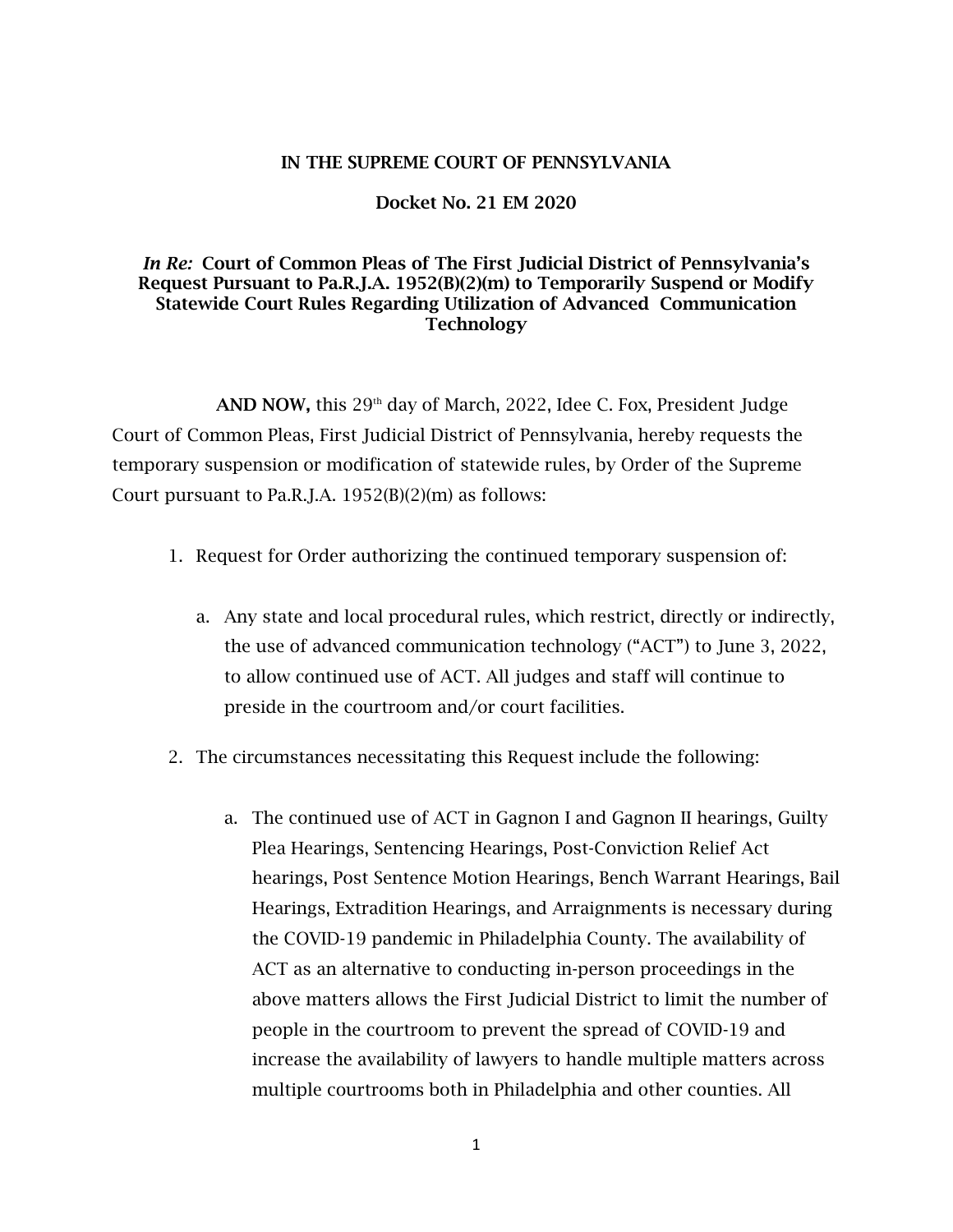judges and staff will continue to preside in the courtroom and court facilities.

- b. While the number of positive cases has decreased in the past month, as of March 21, 2022, an average of new cases of COVID-19 per day were reported over the last two weeks was 59. That number does not include results from take home tests. As of March 7, 2022, the City of Philadelphia and Philadelphia Department of Health lifted the mask mandate for City Buildings for vaccinated employees and visitors. Despite the continuation of mandatory mask wearing regardless of vaccination status at all court facilities and the implementation of a vaccine mandate for employees the First Judicial District's number of positive cases has not reached zero. The Department of Health has advised that certain settings, such as public transit and healthcare facilities are higher risk. Masks are still required in courtrooms. The use of ACT for Gagnon I and Gagnon II hearings, Guilty Plea Hearings, Sentencing Hearings, Post Conviction Relief Act hearings, Post Sentence Motion Hearings, Bench Warrant Hearings, Bail Hearings, Extradition Hearings, and Arraignments prevents the congregation of large numbers of people which would result in a higher risk setting without having a negative impact on processing rates. In fact, as of March 22, 2022, the Criminal Trial Division is at pre-pandemic processing rates, and, in many types of cases, is processing them more quickly and more efficiently than pre-pandemic. For example, the wait time for a nonjury trial is significantly less than it was before the pandemic, and the wait time for a jury trial is the same as prepandemic. The Criminal Trail Division has accomplished these rates while maintaining the safety of litigants. There have been zero known Covid-19 transmissions during criminal proceedings.
- c. Due in part to the pandemic-induced delays, the Philadelphia Department of Prisons continues to experience the need to quarantine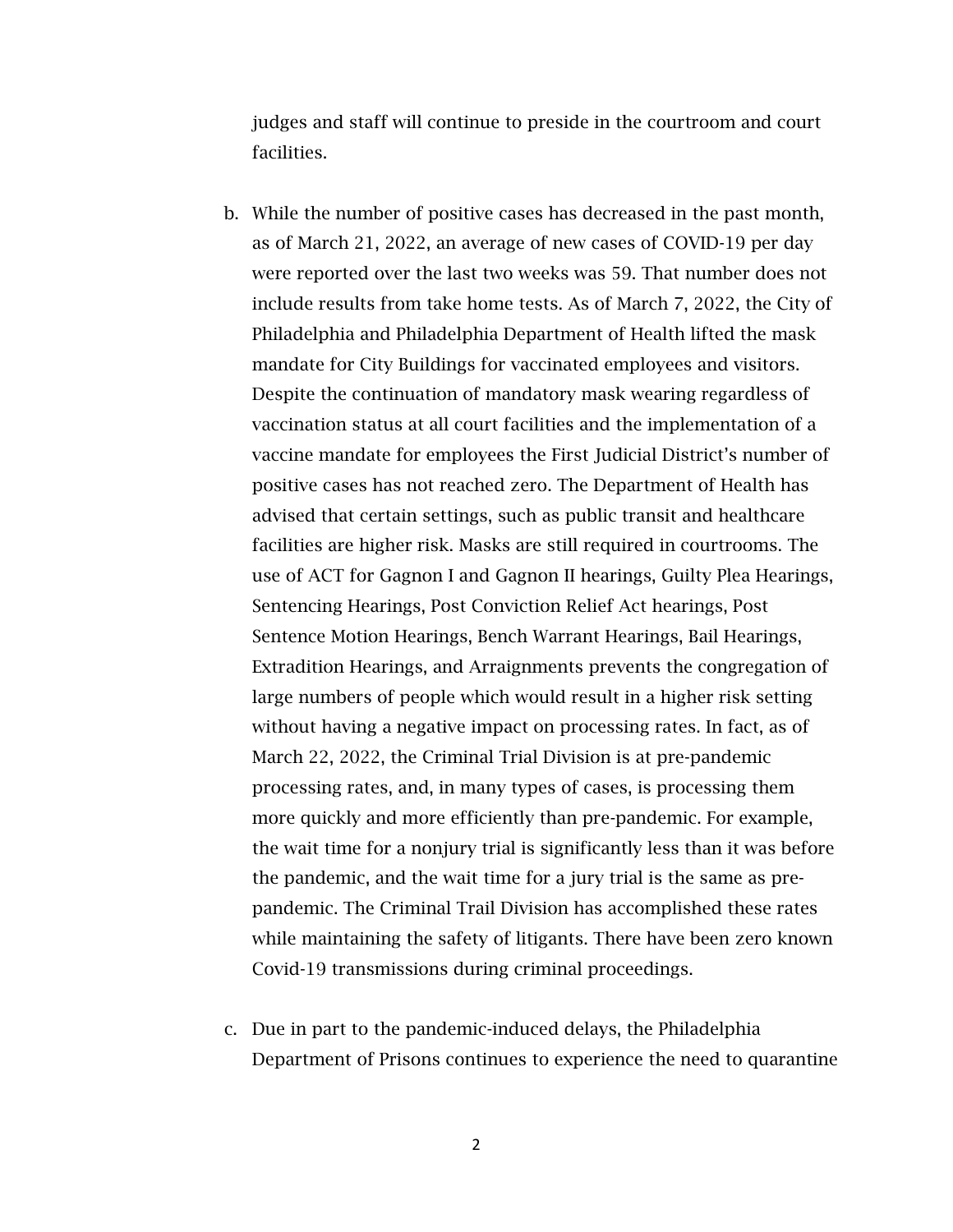prisoners who have tested positive or are suspected positive cases. All quarantined inmates are unavailable for court.

- d. In-person court proceedings for any COVID-19 positive or quarantined defendant cannot be held and must be continued, placing further strain on the court's efficiency, and necessitating the use of ACT for timely hearings.
- e. The use of ACT allows the First Judicial District to continue to process matters safely, fairly, and expeditiously, especially for Defendants incarcerated in Philadelphia and out-of-county facilities. The Department of Corrections only recently resumed transportation of inmates pursuant to ACT 82, which enables the transportation of inmates from state correctional institutions to Philadelphia. In addition, transportation of inmates in other counties has not yet returned to pre-pandemic levels. The Criminal Trail Division requires that all incarcerated Defendant and incarcerated witnesses be tested for COVID-19 prior to being transported to the Stout Center for Criminal Justice. As a result, if an incarcerated person refuses the COVD-19 test, he or she will not be transported to the Stout Center. In cases involving Co-Defendants and material witnesses, such delays not caused by the principal Defendant are extremely problematic. The use of ACT will enable the resolution of matters in which Defendants, Co-Defendant and/or material witnesses are incarcerated avoid delay in the resolution of all matters and allow time for the court to effectively and efficiently continue the expansion of operations in conjunction with all criminal justice partners.
- f. The use of ACT has enabled the Court to a steadily increase disposition rates despite continued social distancing mandates. Without the continued use of ACT, disposition rates will be negatively impacted. The number of dispositions increased from 240 in January of 2021 to 992 in February of 2022

3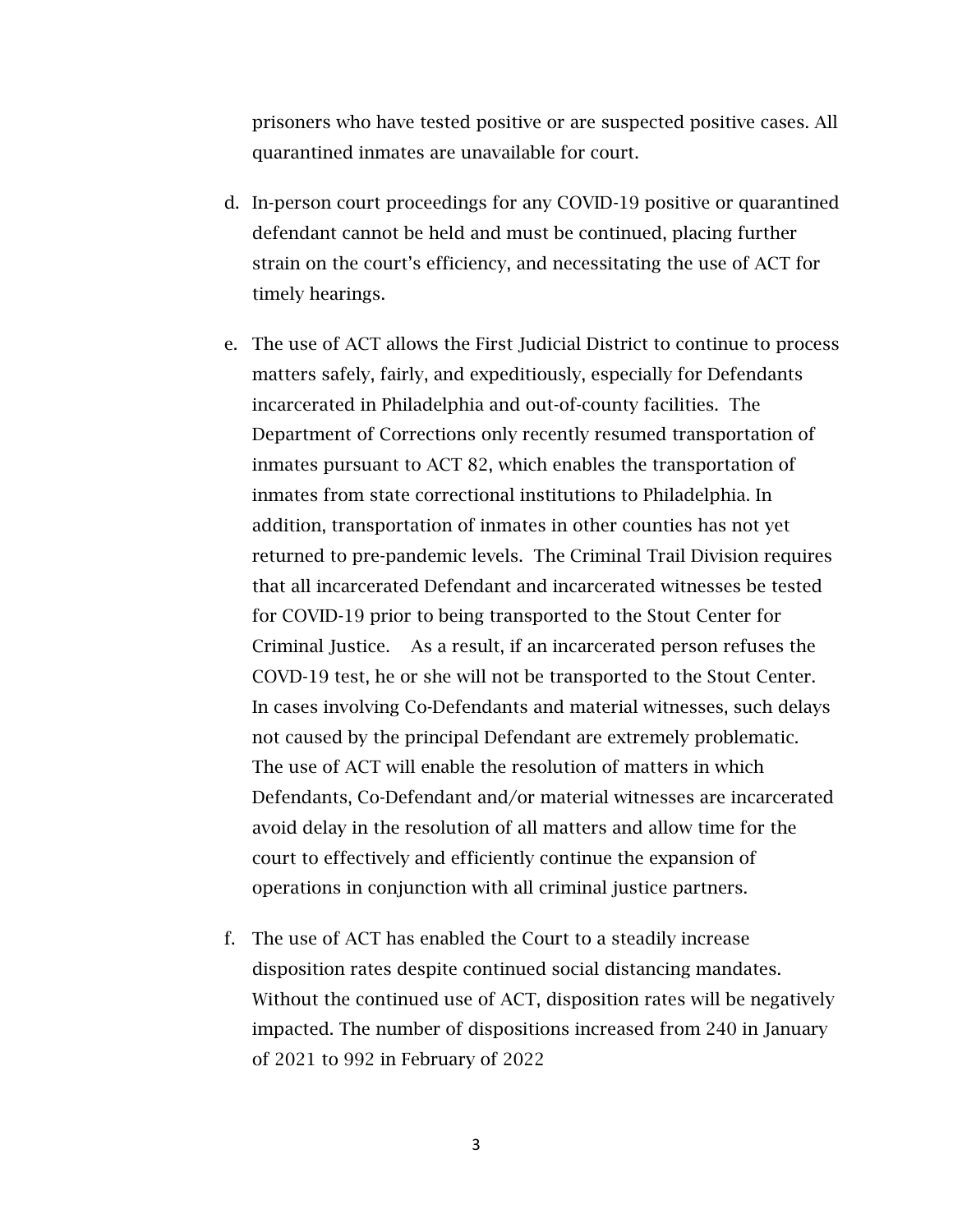- g. During the pandemic, the First Judicial District remained operational and has continued to expand operations. The 31 Judges assigned to the Trial Division-Criminal Section are all working from the courthouse daily, assigned to one of four programs: Homicide, Major Felony, Felony Waiver, or SMART/Specialty programs. Between March 1, 2021, and February 28, 2022, there have been approximately 8,469 dispositions made by criminal judges, an average of 705 per month.
- h. In June 2021, in an effort to expedite custody cases, the First Judicial District developed the Case Accelerated Resolution Program ("CARP"); a pilot program designed to accelerate the resolution of cases awaiting trial in the Major Felony Program. All judges assigned to the Major Felony Program were reassigned to jury and non-jury categories. All custody cases listed in the Major Felony Program were then listed for status conferences to determine whether the matter could proceed as a jury or non-jury trial. The use of ACT enabled the court to conduct 900 status conferences (and many of the resulting guilty pleas) in a 3-week period. As a result, the number of custody cases awaiting jury trial in the Majors Felony Program was reduced from 886 to 456 between June 1, 2021 and July 14, 2021, a reduction of 49%.
- i. The CARP program was expanding to include bail matters listed for trial in the Major Felony Program. Each bail matter awaiting a trial date (approximately 1,350 cases) was scheduled for a status conference between September 27, 2021 through December 20, 2021 Those cases are now being tried. Like the earlier iteration of the program, the continued use of ACT was essential to the success of this phase.
- j. The First Judicial District also conducted case conferencing hearings between July 26, 2021, and August 6, 2021 of approximately 270 custody cases awaiting trial in the Felony Waiver Program, 24% of the total cases in the program. The use of ACT permits defendants in

4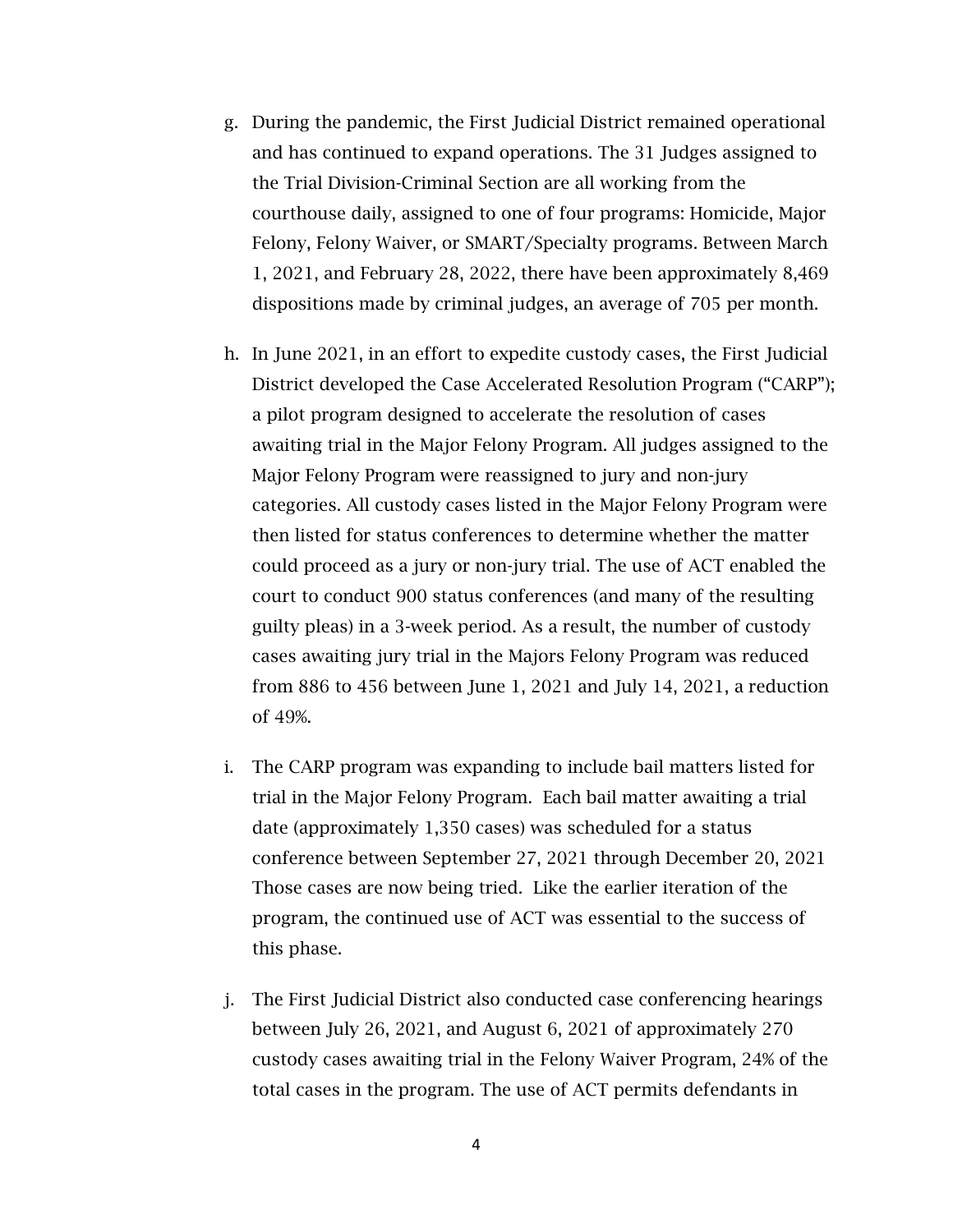local and out-of-county facilities to efficiently and expeditiously enter guilty pleas to resolve open matters.

- k. In addition, since September 2020 in midst of the pandemic, and despite the suspension of jury trials from November 2020 through February 2021 the First Judicial District has selected jury panels in 136 criminal trials. As of March 14, 2022, the Criminal Trial Division doubled the number of jury trials from four to eight per week. Due to the small courtroom size, it is necessary to use two courtrooms per jury trial to provide participants the means to safely social distance. One courtroom is used to conduct the trial, with some jurors in the gallery. A second courtroom is set aside for public-access viewing via live stream. Further, due to social distancing, jury selection is limited to two criminal jury per day. In light of the constraints of the above safety procedures, the First Judicial District can safely conduct only eight jury trials per week. For our system to work, we are dependent on the public response to the call to serve as jurors. We have been successful in the expansion of our jury operation because we have established safe and reasonable protocols for our jurors and the conduct of trial.
- l. The continued use of ACT in Gagnon I and Gagnon II hearings, Guilty Plea Hearings, Sentencing Hearings, Post Conviction Relief Act hearings, Post Sentence Motion Hearings, Bench Warrant Hearings, Bail Hearings, Extradition Hearings, and Arraignments is necessary during the continued threat of a COVID-19 surge in Philadelphia County. The availability of ACT as an alternative to conducting in-person proceedings in the above matters allows the First Judicial District to limit the number of people in the courtroom to prevent the spread of COVID-19 and increase the availability of lawyers to handle multiple matters across multiple courtrooms both in Philadelphia and other counties. All judges and staff will continue to preside in the courtroom and court facilities.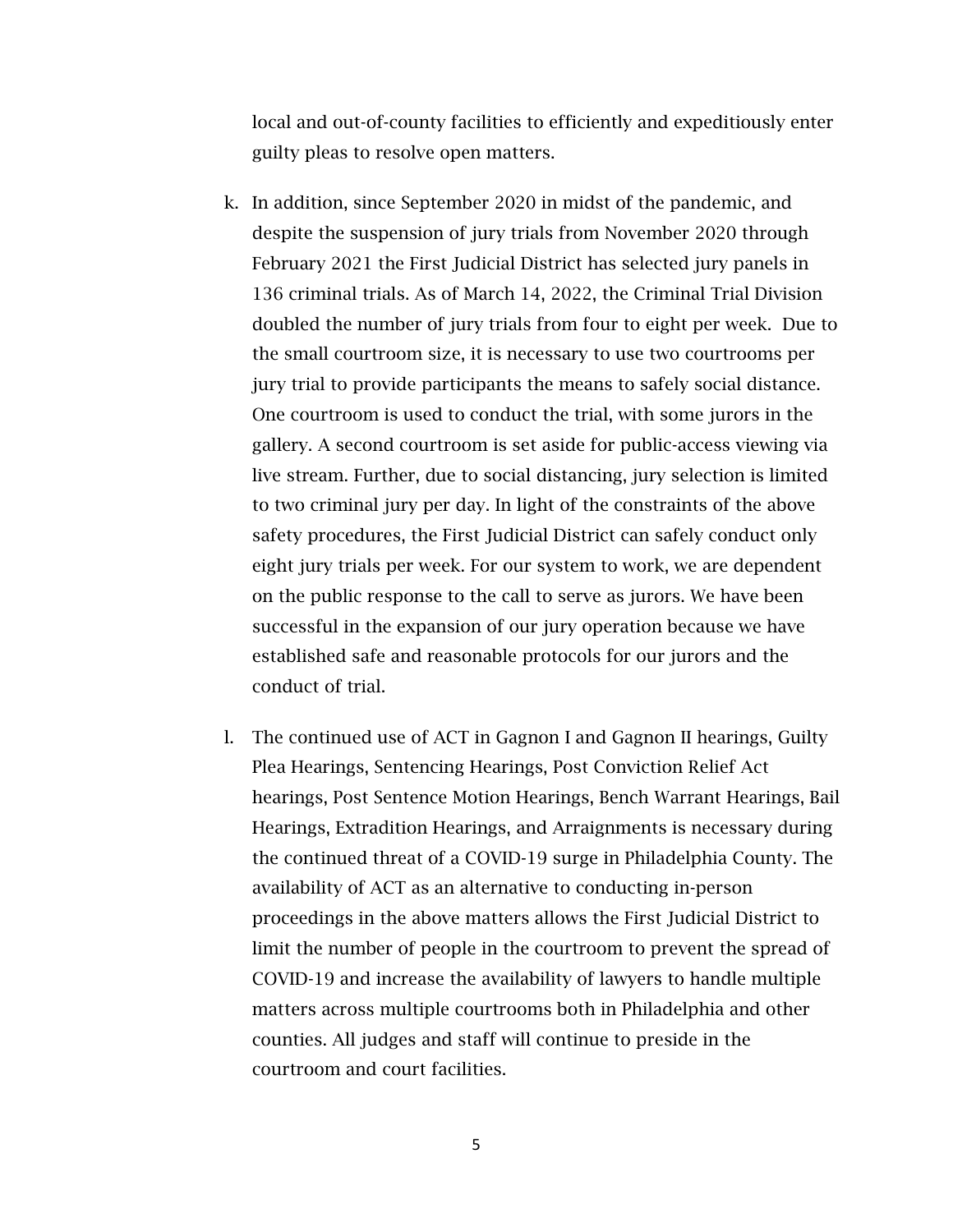- m. The use of ACT has been favorably received by our justice partners in that it has proven efficient and effective in allowing the courts of the First Judicial District to move criminal matters through the system. The continued use of ACT will allow for further prompt resolution of cases.
- n. The continued temporary use of ACT is a tool that should remain available as necessary for the First Judicial District given the uncertainties of the duration and severity of the COVID-19 pandemic.
- 3. All of the judges assigned to the criminal division are in the courthouse and in their courtroom whether conducing live or remote hearings. The use of ACT has allowed judges to handle a more diverse and increased list.
- 4. All of these foregoing factors necessitate the continued utilization of the above measures, which have enabled the First Judicial District to conduct and resume judicial proceedings consistent with the Supreme Court orders issued from time to time at Nos. 531 and 532 Judicial Administration Docket, including Orders issued on April 28, 2021, May 27, 2021, June 21, 202, July 2, 2021, October 1, 2021, October 29, 2021, December 2, 2021, January 7, 2022, and February 14, 2022. All ACT proceedings will be originated and operated from the Courtroom, with Judge and staff present.
- 5. Notice of this request for the temporary suspension or modification of statewide rules has been or will be:
	- a. Posted on the court's website;
	- b. Distributed to the Philadelphia Bar Association for further distribution;
	- c. Submitted to the Administrative Office of Pennsylvania Courts for publication pursuant to Rule of Judicial Administration No. 1952(C)(5); and
	- d. Published in *The Legal Intelligencer*, the legal publication designated by the court for publication of legal notices.